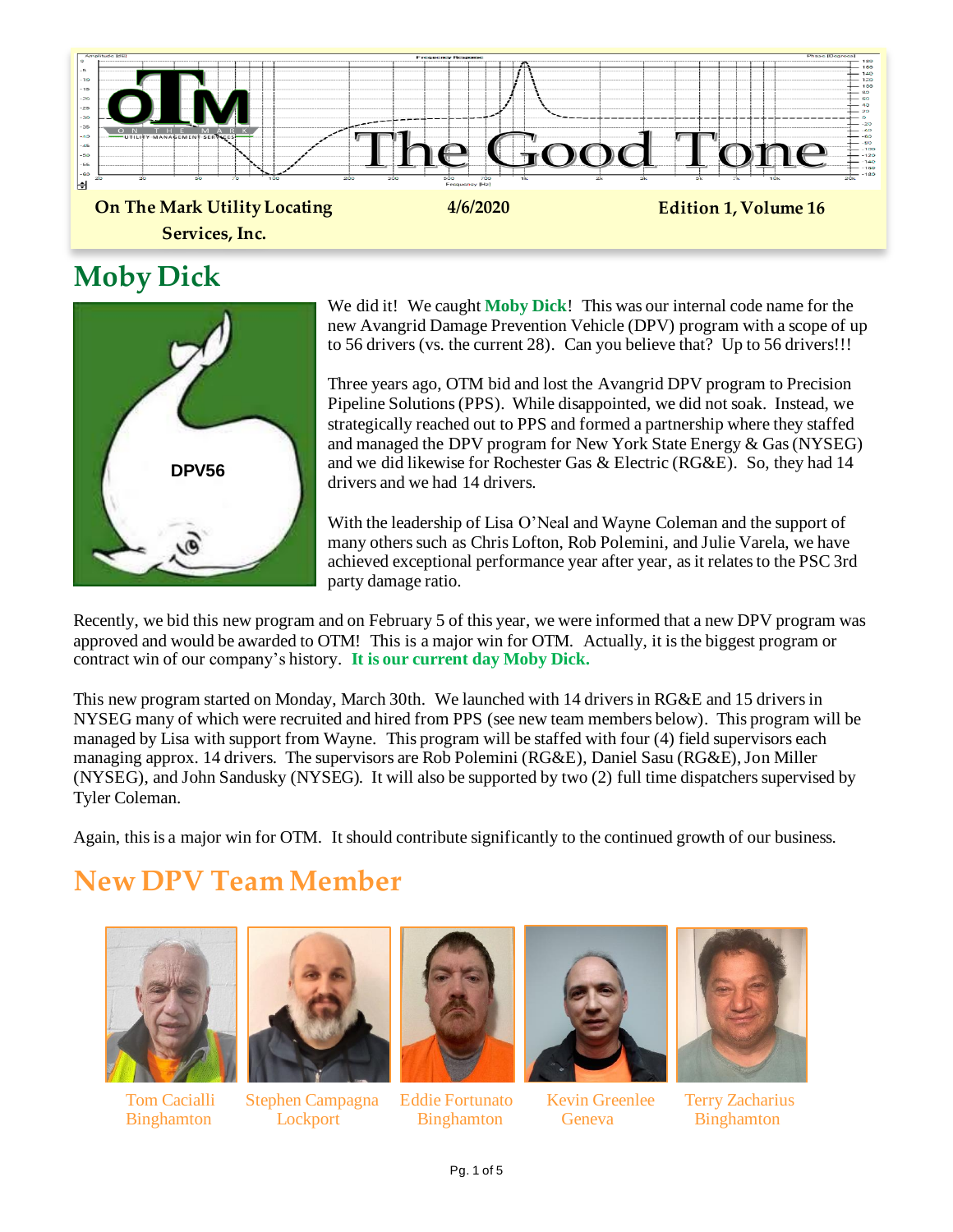#### **New DPV Team Member**, cont'd







Cliff Mark Jon Miller James Mockbee Bobbi Pool John Sandusky





Geneva Supvr – Geneva Supvr – Geneva Geneva Geneva Supvr - Elmira

#### **Making Friends in Fairport**



*Had a nice experience earlier this week while doing inspections in Fairport. Please know that this pic was taken before the corona virus had turned our lives upside down. After meeting Mr. and Mrs. Price and telling them why I was there, we discovered that Mrs. Price works with my sister and that they are devoted Christians. It's refreshing to see a little bit of kindness go a long way with our neighbors. –*

#### *Jon Oswald, 3/13/20*

When I received this email from Jon (the guy with the OTM hat on), it reminded me about the purpose of what we do. Although what we do is technical in nature (e.g., utility locating, inside meter inspection, etc.), it is still all about people – **protecting life and our environment.** Sometimes in the hustle and bustle of doing our jobs, we can forget this. Jon, thanks for sharing this experience and reminding us of it.

Jon along with a team of 7-10 other employees led by Rob Polimeni have assisted Heath Consultants with their Public Service Commission (PSC) mandated Inside Meter Inspection Program. As a gas utility company, for safety and compliance, Avangrid is required by the PSC to perform mandated inspections of their inside meters.

The team started this past December. Since the start of this program until about 2 weeks ago, they made more than 9,500 visits to businesses and homes which were in several municipalities. The team completed over 3,000 inside home and business leak/corrosion investigations!

The homeowner experience that was shared by Jon Oswald is only a glimpse of what the entire team experienced. The Team not only treated every home like it was their own, but they all worked with a sense of urgency in their hearts knowing the inspections may have saved lives.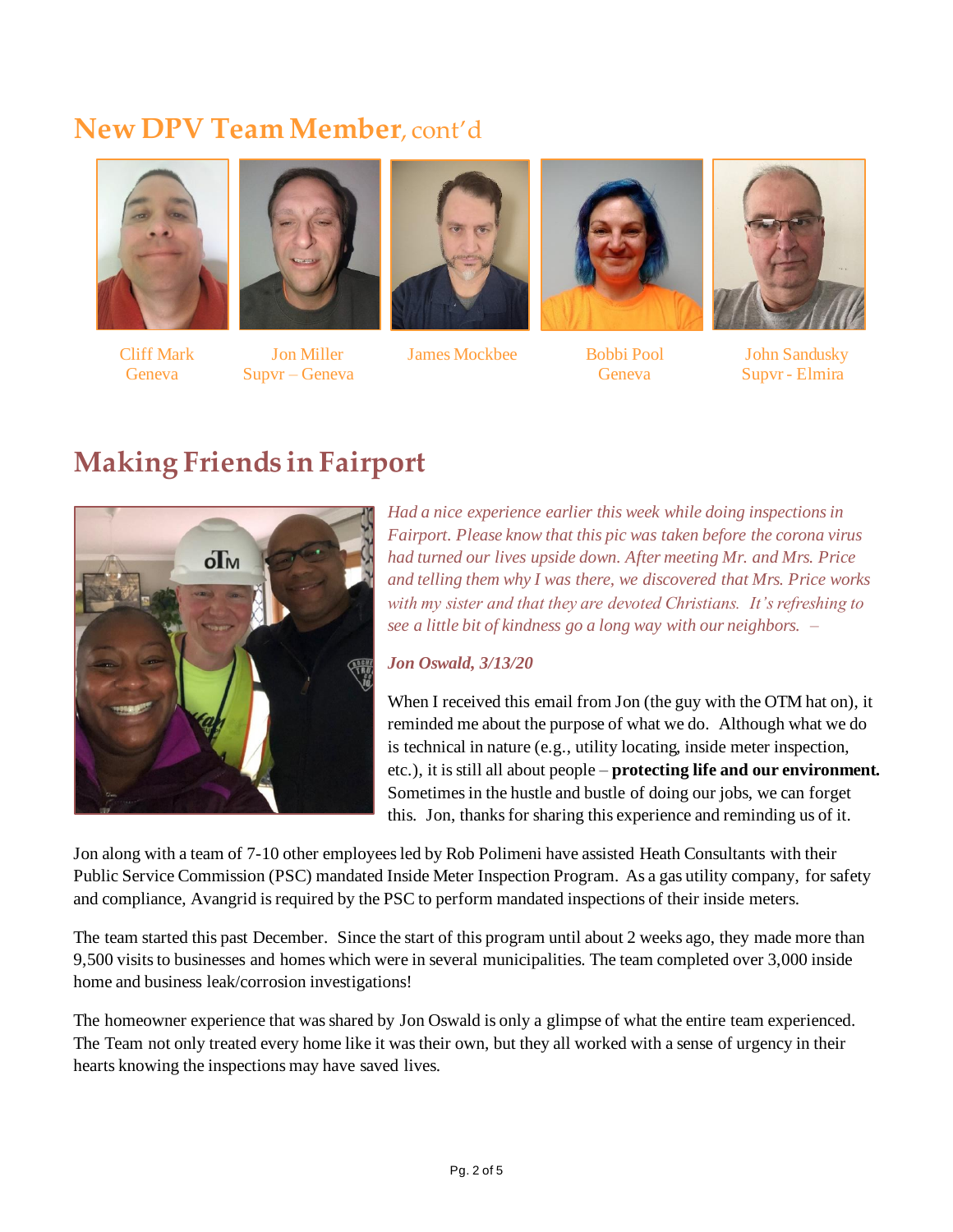## **Erie County MBE Certification**



In late February, OTM was awarded Minority Business Enterprise (MBE) certification by the County of Erie & City of Buffalo Joint Certification Committee. This certification is recognized by The County of Erie, City of Buffalo, Buffalo Sewer Authority (BSA), Buffalo Board of Education, and Buffalo Municipal Housing Authority. We hope to leverage this certification into more business in Western NY and in Buffalo, in particular. As an example, we hope to bid for one-call 811 facilities locating for Buffalo Street Lighting.

This certification complements our National Minority Supplier Development Council (NMSDC) MBE certification which we recently renewed last month. We have also applied for the NY

State MBE and Disadvantaged Business Enterprise (DBE) certifications. Unfortunately, NYS's process is severely backlogged, so it may take a while before we receive these certifications.



So what, you may ask. Why do these certifications matter? MBE/DBE certification gives minority business owners the opportunity to better compete for a government or corporate contracts strictly designated for minority owned, women owned, and disadvantaged businesses. In 2014, NYS Governor Cuomo set a goal of utilizing Minority & Women Business Enterprises (MWBEs) for 20 percent of state contracting. During Fiscal Year 2018-2019, the MWBE utilization reached 29.13 percent, the highest recorded rate in New York State, which translates to more than \$2.93 billion in state contracts awarded to MWBEs.

In addition to enabling OTM to access more business, some companies such as Consolidated Edison (ConEd) Company of New York gives significantly more favorable payment terms to MWBE companies in an effort to diversify their supplier base. This is a direct positive impact on our company's cash flow.

# **DSNY Excavator Training Seminar**

On Wednesday, March 3, Joe Villella, Locating Manager, attended the Excavator Training Seminar in Suffern New York.



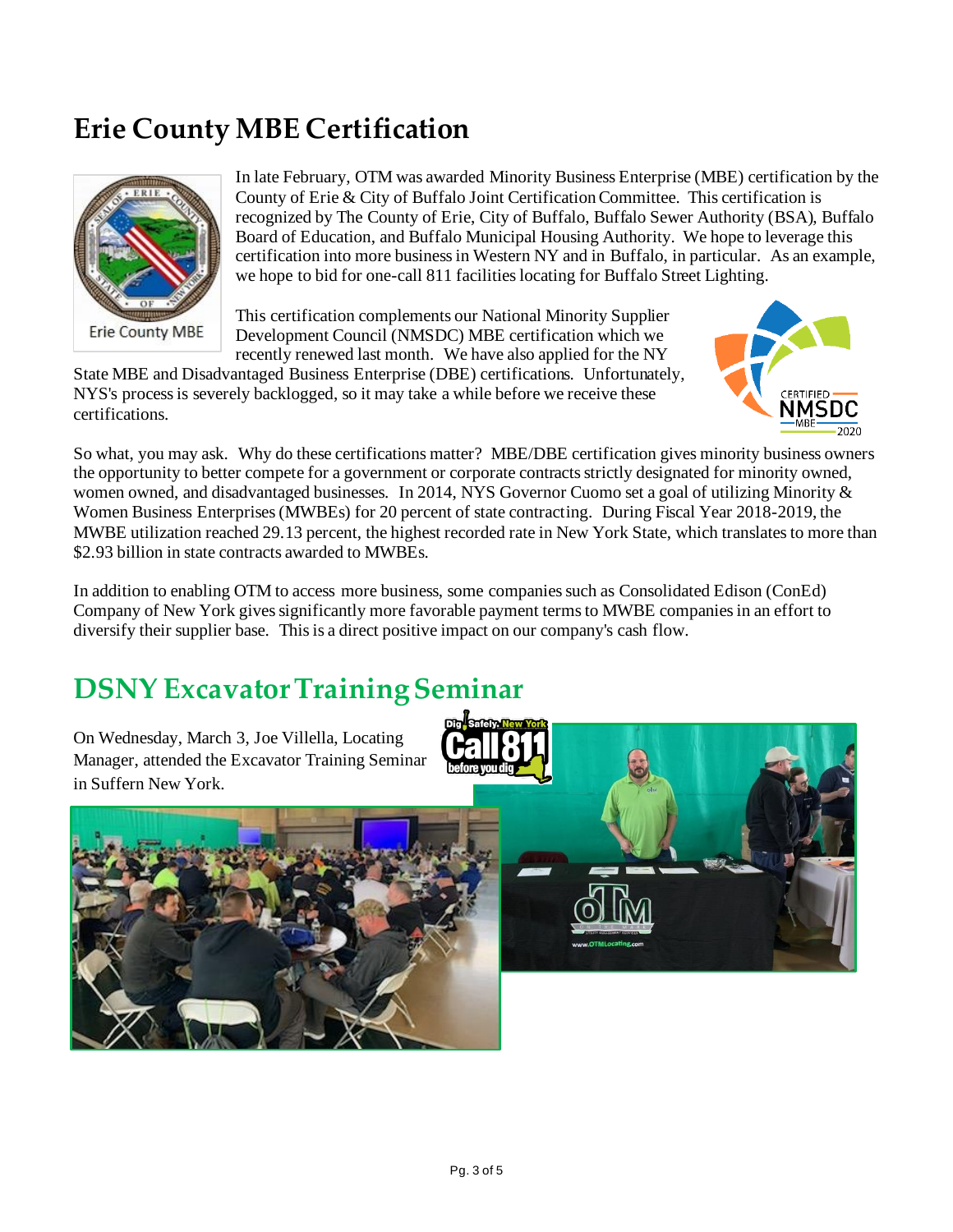# **Recent Additions to the OTM Staff/Leadership**

As OTM continues to grow, we are adding to our backend functions to expand our capabilities and our capacity. Please join us in formally welcoming/congratulating some of the new office staff that has joined us over the past month.





 TylerColeman Chris Lofton Judie Myers-Gell OTM Fleet Manager HR Associates





DPV Field Supervisor, RG&E DPV Dispatcher



# **NYSEARCH Partnership**

Joe Mallia, from NYSEARCH a Natural Gas R&D Group with an affiliation to Northeast Gas Association (NGA), has requested OTM to participate in a new project named "**First Pass Gas Leak Detection Survey**".



NYSEARCH has worked as a consortium of local natural gas distribution companies who have a common interest and need for research and technology development and demonstration. The objective of this particular project is to evaluate improvements to leak survey effectiveness. The goal isto optimize use of instrumentation and data acquisition techniques to maximize the detection of pipeline leaks, predominantly for walking survey.

We want to achieve maximum leak detection in one pass during 'Mandatory and Non-Mandatory' leak surveys.